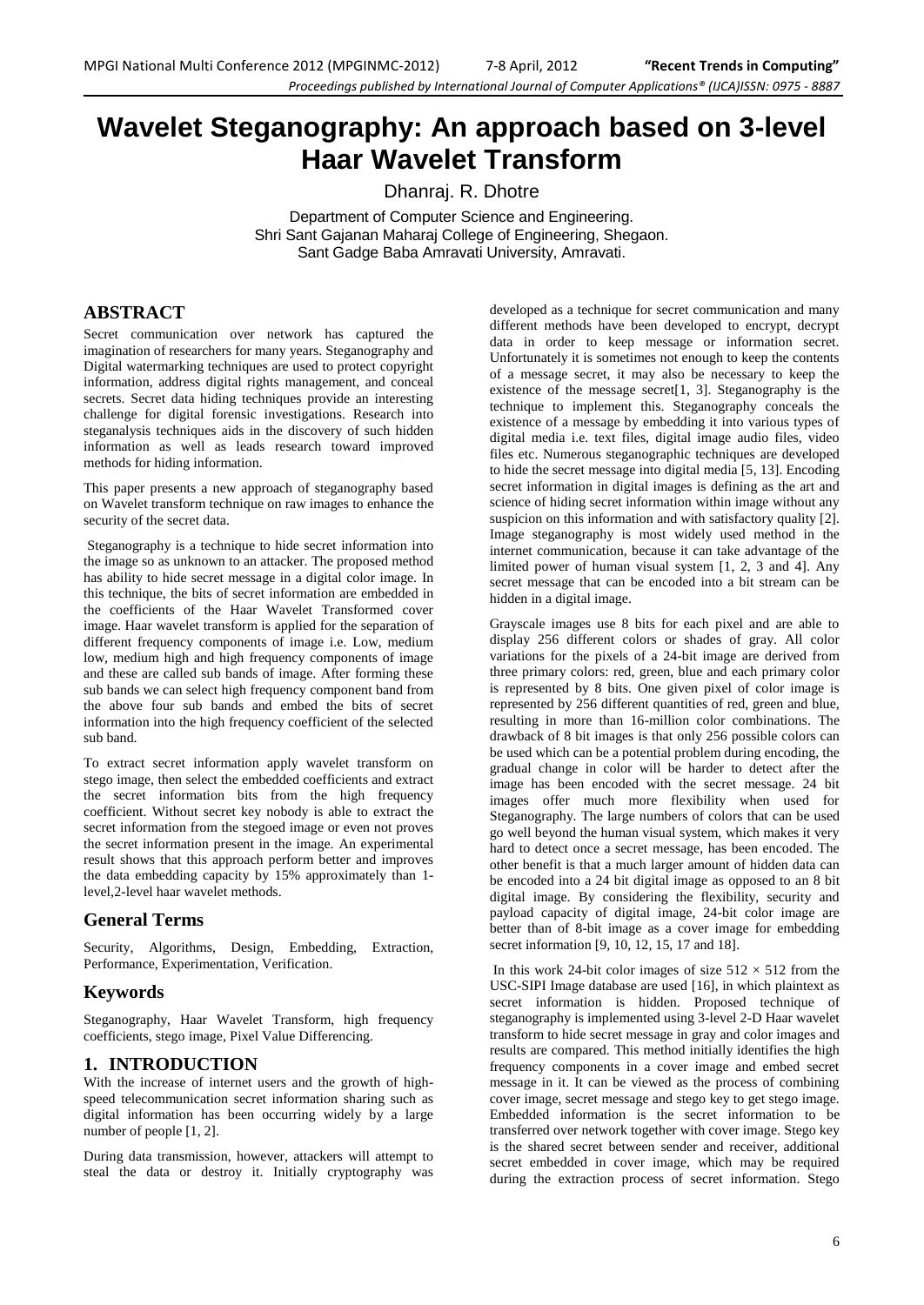image is the resultant image generated after embedding secret information into cover image The proposed technique can recover the hidden message in lossless manner [4, 7, 8, 14 and 17].

As a performance measurement for image distortion, the well known Peak-Signal-to-Noise ratio (PSNR), which is classified under the difference distortion metrics, can be applied on the stego images. PSNR is often expressed on algorithmic scale in decibels (dB) [4].

# **2. INTEGER HAAR WAVELET TRANSFORM**

Integer Haar Wavelet transform maps integers to integers instead of using the conventional wavelet Transforms. This can overcome the difficulty of floating point conversion that occurs after embedding. The separable 2-D Haar wavelet transform performs 1-D Haar wavelet transform in the horizontal direction, then performs 1-D Haar wavelet transform in the vertical direction to generate Low, medium low, medium high and high frequency components of image [7, 8, 11 and 17] as shown in figure 1 and 3- level haar wavelet decomposition of Lena image is shown in figure 2. Then gather the coefficients of the high frequency components to hide secret data.

# **2.1 DATA HIDING**

For data hiding 3 level of wavelet decomposition is used. The 2-D integer Haar wavelet is applied to decompose the cover image. High-frequency components are used to hide message and higher level of Haar decomposition allows more bits to be embedded. 2-D haar wavelet transform can be performed by averaging and differencing of pixel blocks. Pixel value differencing process is equivalent to high-pass filtering and averaging is equivalent to low-pass filtering [4, 6, and 11].

For a pair of pixels  $(P_1, P_2)$ , the lossless integer wavelet transform decomposes it into average *a* ie *low*-*pass* and difference *d* i.e*. high-pass* as given by following equation (1),

 $a = \lfloor (P_0 + P_1)/2 \rfloor$ ,  $d = P_1 - P_0$  with *|d|* Є [0, 255] (1).



**Figure 1. One level Haar wavelet Decomposition**



**Figure 2. Three level Haar wavelet Decomposition of Lena image.**

To hide data *w* secret bits are taken, to decide *w*,  $|d|$  is classified according to a set of continuous ranges *R*. The choice of R in this work is taken as given below

classified according to a set of continuous ranges *R*. The choice of *R* in this work is taken as given below\n
$$
R = \{R_K = [l_k, u_k]\} = \{[0, 7], [8, 15], [16, 31], [32, 63], [64, 127], [0128, 255]\}.
$$

The number of secret bits to be embedded in each range is

given in the following set,  
\n
$$
\{w_k = \log_2(u_k - l_k)\} = \{3, 3, 4, 5, 6, 7\}.
$$

If *d* is in  $R_k$ , then  $w_k$  secret bits are taken and convert to a decimal value *b*, then the new difference value *d'* is calculated by using equation (2) and (3).

$$
d' = lk + b \quad \text{if } d \ge 0,
$$
 (2).

$$
d' = -(lk + b) \text{ if } d < 0,
$$
\n
$$
(3).
$$

The average value is calculated by using the lifting equation (4)

$$
a = a \t\t , \text{if } d \text{ is even}
$$
  
 
$$
a = a + 0.5 \t , \text{if } d \text{ is odd.}
$$
 (4)

Then the inverse wavelet transform is computed by following equation to generate new pixel values

$$
P_0 = a - 0.5d'
$$
 and  $P_1 = a + 0.5d'$ . (5)

If the new pixel pair  $(p_0, p_1)$  is out of the range [0, 255] i.e. the new pixel value is out of the acceptable intensity value, then the block is labeled as unusable and restores its original pixel values  $(p_0, p_1)$  [6,4].

By equation 2, 3, 4 and 5 it can be shown that there is a one to one mapping between  $(P_0, P_1)$  and  $(a, d)$ .

#### *2.1.1 Process of data embedding*

Execution steps used for the implementation of Haar Wavelet based embedding method for color images are given as follows.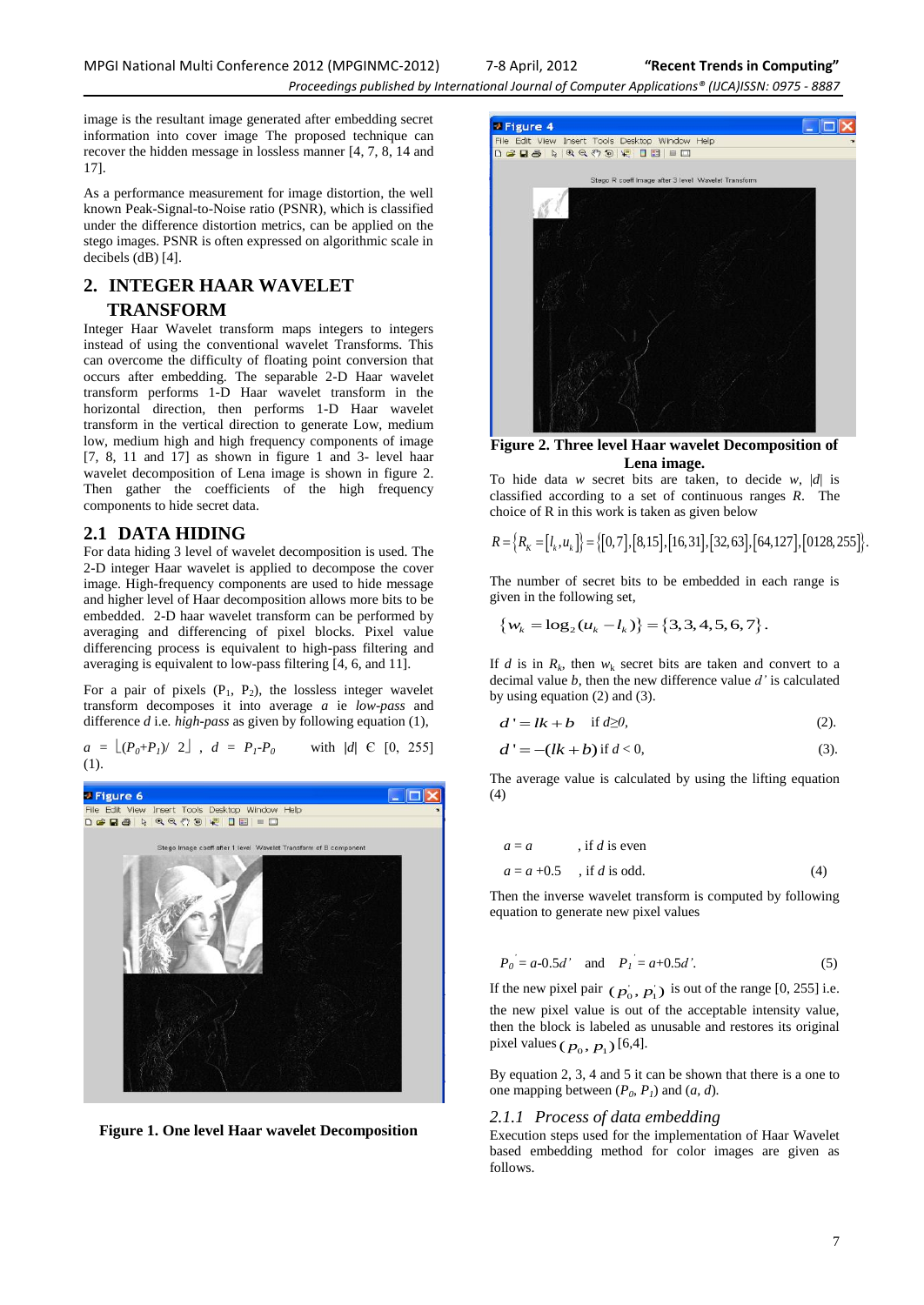- 1. Start.
- 2. Open cover image file.
- 3. Open the text message file to hide in cover image.
- 4. Apply the Haar Wavelet method to hide the  $\frac{1}{2}$  message using  $3^{rd}$  level of Wavelet Decomposition to get high frequency bands.
- 5. Perform embedding process in high frequency coefficients and Inverse Wavelet Transform to display-

a. cover image,

- b. decomposed image according to the level of wavelet decomposition,
- c. stego-image
- d. number of bits embedded in cover image,
- 6. Stop.

# **2.2 DATA EXTRACTION**

To extract secret message from the stego image, reverse process of the embedding is to be applied. Apply wavelet transform on stegoed image, select the high frequency coefficient and extract secret information bits by applying the equations given in section 2.1. Extraction process is secure as nobody can be able to extract the secret message without key or even not proves the secret information present in the image.

#### *2.2.1 Process of data Extraction*

Steps used for data extraction are given as below.

- 1. Start.
- 
- 2. Open cover image file.<br>3. Decompose the stego Decompose the stego image by applying  $3<sup>rd</sup>$  level Wavelet transform.
- 4. Perform extraction process in high frequency coefficients and display:
	- a. decomposed stego-image according to the level of wavelet decomposition,
	- b. extracted message,
	- c. PSNR value.
- 5. Stop

## **3. EXPERIMENTAL RESULT**

The experimental results show that, the data hiding capacities using proposed 3-level Haar Wavelet methods are significantly increased. The stego-image quality was measured using the PSNR. Susceptibility of the implemented methods is approved by examining the histogram. Experimental results are given in the following sections

## **3.1 Embedding Capacity Estimation**

The proposed method is tested on Lena, F-16, Pepper and House images each of the size 512X512, from the USC-SIPI image database [18], and compares the capacity estimates with 1 and 2-level Haar Wavelet methods. Experimental results shows that on applying the proposed method on color images the capacity of data hiding is increased by 15 % approx., than other methods. Results for Lena image as shown in figure 5 are given in table 1 and embedding capacity comparisons for different images is shown in figure 6.



**Figure 5. Lena image used to hide data.**

#### **Table 1. Results in terms of Capacity and PSNR for Lena image.**

| Method               | Capacity (bits) | PSNR (db) |
|----------------------|-----------------|-----------|
| 1-level Haar Wavelet | 1816045         | 38.7357   |
| 2-level Haar Wavelet | 2229158         | 35.3927   |
| 3-level Haar Wavelet | 2416876         | 35.2241   |



#### **Figure 6. Embedding capacity comparisons for different images**

# **3.2 PSNR**

One of the major goals of data embedding is to let the cover image and the stego image be perceptually similar. There are various image quality measures to compare two images. Among them, the most widely used is the Peak Signal-to